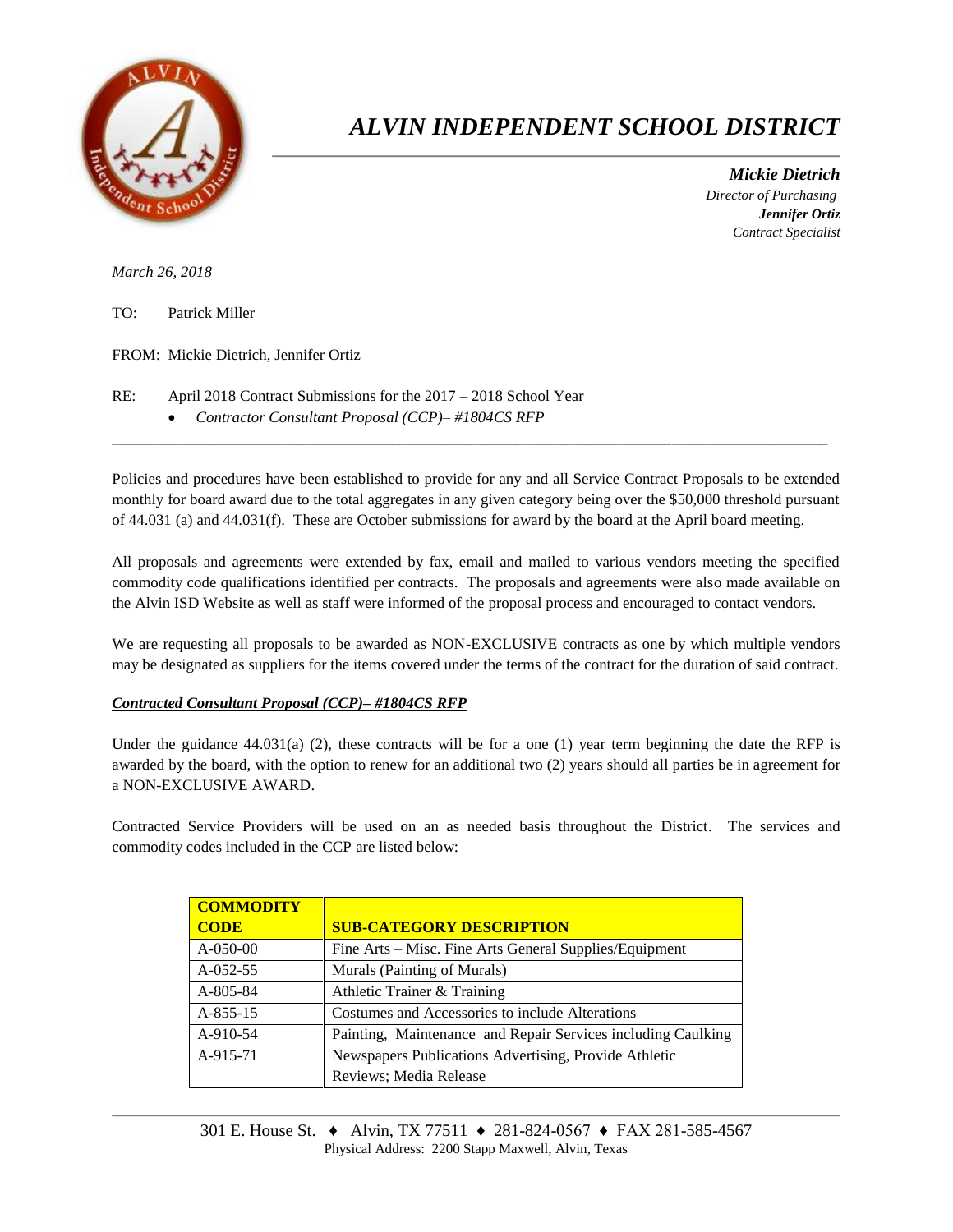| A-918-00   | General Staff Development - Convocations                        |  |  |  |
|------------|-----------------------------------------------------------------|--|--|--|
| A-918-06   | Consulting Service - Administrative, Board Training, Facilitate |  |  |  |
|            | Community Advisory Council, Bond Planning                       |  |  |  |
| $A-918-19$ | Building Structures & Components Consulting Including Door      |  |  |  |
|            | Hardware Specifications and Inspections                         |  |  |  |
| A-918-32   | Consulting Services - Not Otherwise Classified                  |  |  |  |
| A-918-33   | Consulting and Training for Student Cheer and Team Building     |  |  |  |
| A-918-69   | <b>Insurance Consulting</b>                                     |  |  |  |
| A-918-93   | Safety - Risk Management - Security (Security Audits) Safety    |  |  |  |
|            | Consulting                                                      |  |  |  |
| A-918-94   | Traffic Consulting - Design Service                             |  |  |  |
| A-920-00   | Data Processing, Computer Programming and Software              |  |  |  |
|            | Services                                                        |  |  |  |
| A-924-00   | <b>Computer Educational Training Services</b>                   |  |  |  |
| A-924-10   | Assemblies - Student Programs; Theatre Groups; Authors          |  |  |  |
|            | Visits; Motivational Speaking; Student Training with Multi      |  |  |  |
|            | Groups in one setting                                           |  |  |  |
| A-924-15   | Staff Development - Motivational Team Building / Leadership     |  |  |  |
| A-924-16   | Staff Development - Instructional Based Training/ Child Care    |  |  |  |
|            | Training/                                                       |  |  |  |
| A-924-20   | Instructional Training for Testing /PSAT/SAT/ACT                |  |  |  |
| $A-924-41$ | Classroom Instructional Training within a Single group, Video   |  |  |  |
|            | Conference, Kickstart, Communities in Schools                   |  |  |  |
| A-925-37   | Facility Design Services and Consulting - Food Service; Create  |  |  |  |
|            | student engaging atmosphere; Color schemes; Create better       |  |  |  |
|            | flow for students                                               |  |  |  |
| A-939-00   | Equipment Maintenance & Repair to Include Calibration           |  |  |  |
| A-946-10   | Accounting Services - Auditing, A/P Auditing                    |  |  |  |
| A-948-92   | <b>Vaccination Program Services</b>                             |  |  |  |
| A-958-82   | Records Management To Include Shredding                         |  |  |  |
| A-961-45   | Inspection & Certification Services as per TDLR and TAS         |  |  |  |
|            | standards; Conduct On Site Inspections                          |  |  |  |
| A-961-57   | Music Production Services Accompanist; Video                    |  |  |  |
|            | Streaming/Taping; Writing of Music; Percussion Tech             |  |  |  |
| A-961-62   | Personnel Service to Include PEIMS/HR Consulting/ Principal     |  |  |  |
|            | Services                                                        |  |  |  |
| A-961-73   | Theatrical Services - Video Taping, Audio Technicians and       |  |  |  |
|            | Recording, Lighting - Video Tape Board Meetings, Provide        |  |  |  |
|            | <b>Streaming and Archives</b>                                   |  |  |  |
| A-961-75   | <b>Translation Services</b>                                     |  |  |  |
| A-962-00   | Student Incentives - Rock Walls, Bouncy House, Mechanical       |  |  |  |
|            | Bull; Giant Games etc                                           |  |  |  |
| A-962-02   | Photography Services                                            |  |  |  |
| A-962-05   | Disc Jockeys and Emcees                                         |  |  |  |
| A-962-58   | Professional Services - Not Otherwise Classified including      |  |  |  |
|            | Clinicians, Private Music Lessons, Clinic Choir; Consult with   |  |  |  |
|            |                                                                 |  |  |  |